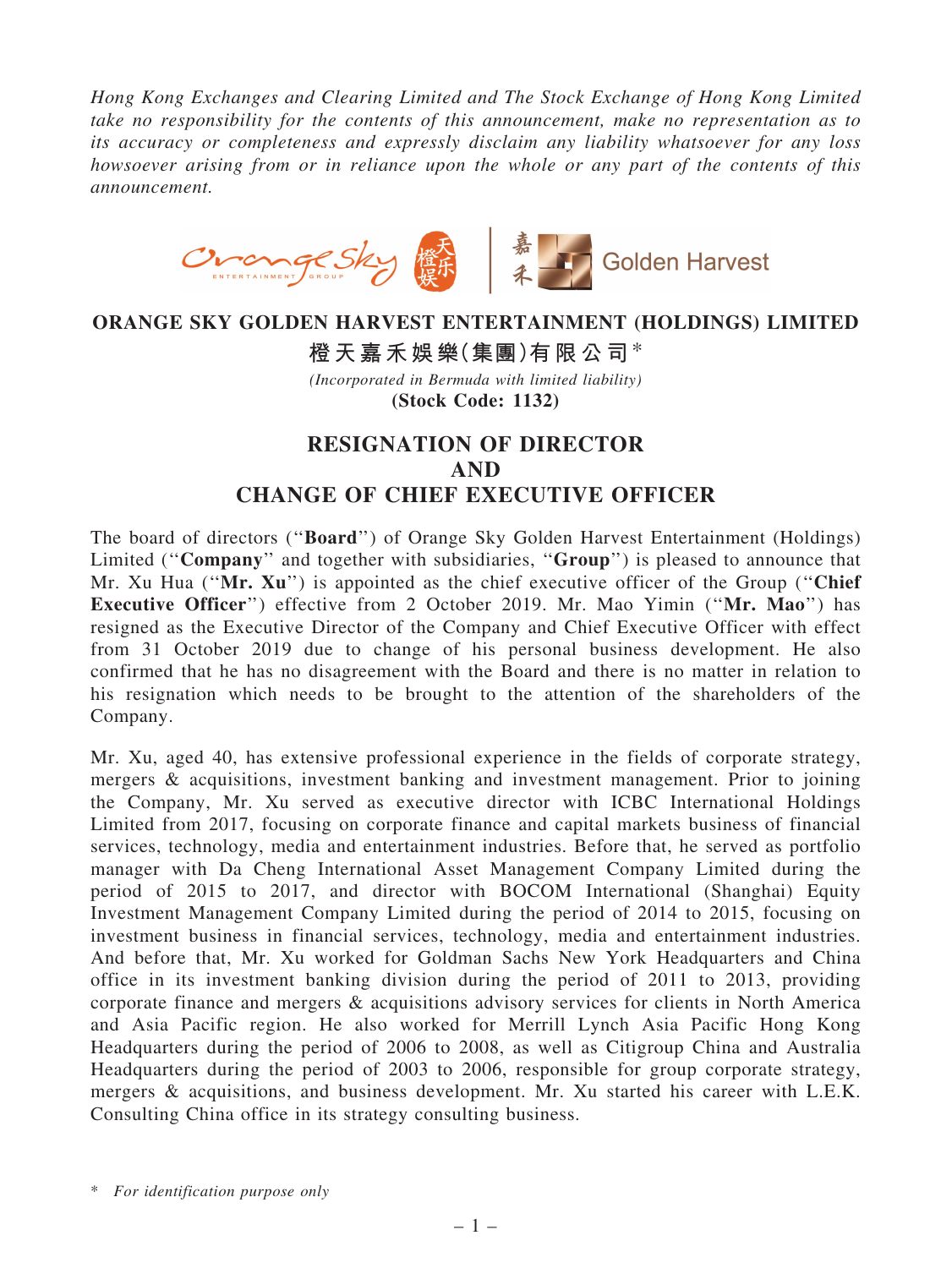Mr. Xu holds a Master of Business Administration from MIT Sloan School of Management and a Master in Public Administration in International Development from Harvard Kennedy School in the United States, a Master of Philosophy in Management Studies from Cambridge Judge Business School in the United Kingdom, as well as a Bachelor of Economics from School of Economics, Peking University in China.

Mr. Xu has entered into an employment agreement with a subsidiary of the Company in relation to his appointment as the Chief Executive Officer for a term of 3 years with effect from 2 October 2019 (the ''Employment Agreement''). Pursuant to the Employment Agreement, Mr. Xu is entitled to a salary of HK\$2.6 million per annum. In addition, Mr. Xu shall be entitled to a discretionary bonus and may participate in the Company's share option scheme as determined by the Remuneration Committee of the Company and the Board with reference to his individual performance and the Company's performance. The emolument of Mr. Xu is determined by reference to industry norm and market conditions and with reference to his duties and responsibilities with the Company.

Save as disclosed above, Mr. Xu (i) does not hold any other positions in the Company or any of its subsidiaries nor have any other relationships with any director, senior management, substantial shareholder or controlling shareholder of the Company as defined in the Rules Governing the Listing of Securities on The Stock Exchange of Hong Kong Limited (the "Listing Rules"); (ii) has not held any directorship in other public companies, the securities of which are listed on any securities market in Hong Kong or overseas in the past three years or other major appointments and professional qualifications; and (iii) does not have, and is not deemed to have, any interests in any shares, underlying shares or debentures (as defined under Part XV of the Securities and Futures Ordinance (the ''SFO'')) of the Company within the meaning of Part XV of the SFO. Save as disclosed above, there are no other matters concerning the appointment of Mr. Xu as the Chief Executive Officer that need to be brought to the attention of the shareholders of the Company nor is there any information relating to Mr. Xu that is required to be disclosed pursuant to Rules 13.51(2) of the Listing Rules.

The Board would like to extend its welcome to Mr. Xu for joining the Company and its gratitude to Mr. Mao for his contribution to the Company during his tenure of office.

> By order of the Board Orange Sky Golden Harvest Entertainment (Holdings) Limited Cheung Hei Ming *Company Secretary*

Hong Kong, 2 October 2019